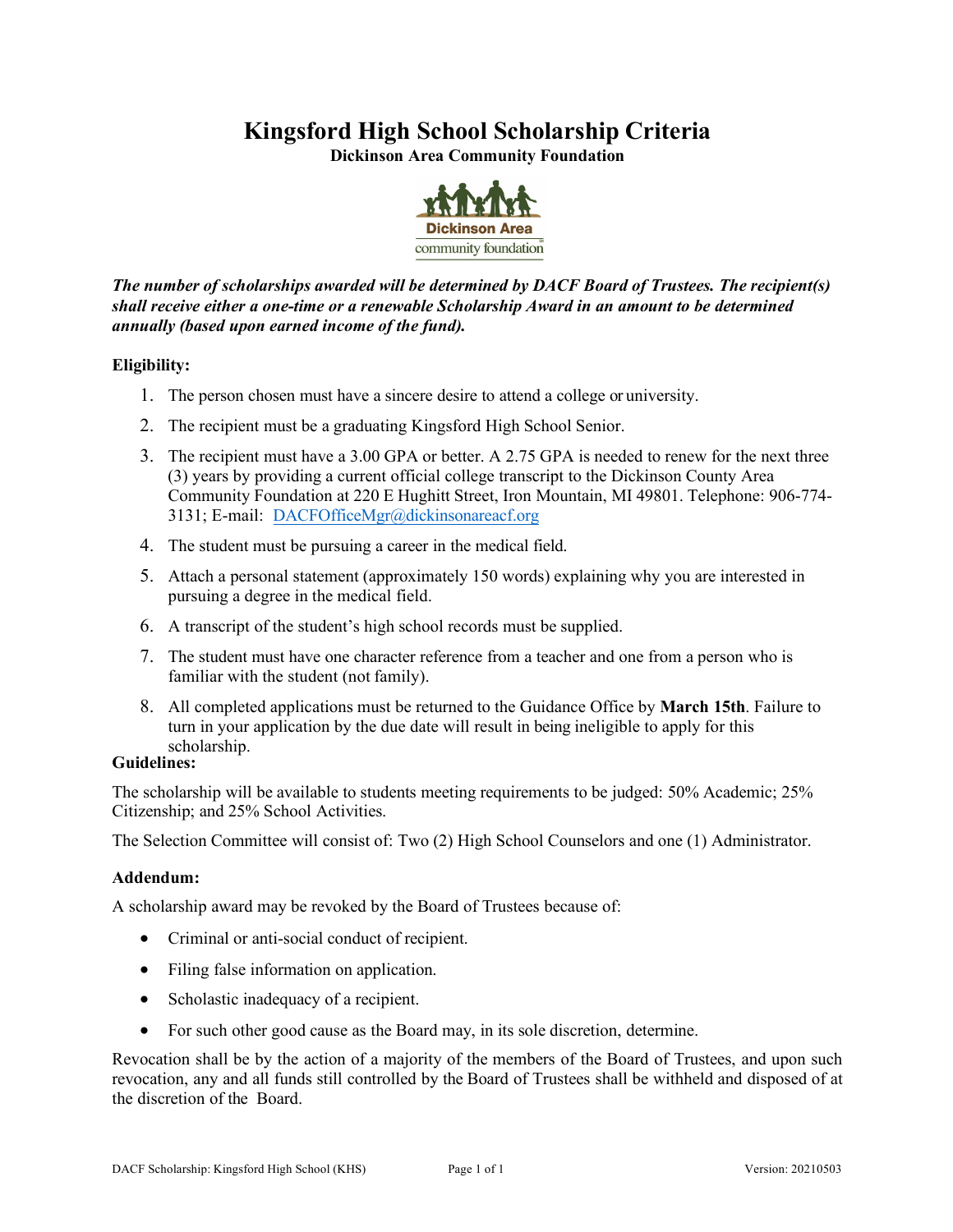

# *Kingsford High School Scholarship*

**Dickinson Area Community Foundation Completed applications must be submitted by March 15th** 

| <b>Date</b>                                                                                                                                 |                                                                                            |  |  |  |
|---------------------------------------------------------------------------------------------------------------------------------------------|--------------------------------------------------------------------------------------------|--|--|--|
| <b>Full Name</b>                                                                                                                            |                                                                                            |  |  |  |
| <b>Street Address</b>                                                                                                                       |                                                                                            |  |  |  |
| <b>City ST ZIP Code</b>                                                                                                                     |                                                                                            |  |  |  |
| <b>Home Phone</b>                                                                                                                           |                                                                                            |  |  |  |
| <b>E-Mail (Required)</b>                                                                                                                    |                                                                                            |  |  |  |
| <b>High School Attended</b>                                                                                                                 |                                                                                            |  |  |  |
| <b>GPA</b>                                                                                                                                  |                                                                                            |  |  |  |
| <b>Class Rank:</b>                                                                                                                          | <b>Number in Class:</b>                                                                    |  |  |  |
| In what extra-curricular & community service activities did you participate in? (includes<br>activities outside of school)                  |                                                                                            |  |  |  |
|                                                                                                                                             |                                                                                            |  |  |  |
|                                                                                                                                             |                                                                                            |  |  |  |
|                                                                                                                                             |                                                                                            |  |  |  |
|                                                                                                                                             |                                                                                            |  |  |  |
|                                                                                                                                             |                                                                                            |  |  |  |
| Name of college or university you plan to attend:                                                                                           |                                                                                            |  |  |  |
| Have you applied for admission?                                                                                                             |                                                                                            |  |  |  |
| Have you been accepted?                                                                                                                     |                                                                                            |  |  |  |
| Intended field of study:                                                                                                                    |                                                                                            |  |  |  |
| Have you applied for other scholarships?                                                                                                    |                                                                                            |  |  |  |
| Have you been granted a scholarship? If so, name of scholarship & amount:                                                                   |                                                                                            |  |  |  |
|                                                                                                                                             |                                                                                            |  |  |  |
|                                                                                                                                             |                                                                                            |  |  |  |
|                                                                                                                                             |                                                                                            |  |  |  |
|                                                                                                                                             |                                                                                            |  |  |  |
| Please include the following with the application:                                                                                          |                                                                                            |  |  |  |
| 1. Please attach one character reference from a teacher and one from a person, who is familiar<br>with you, this cannot be a family member. |                                                                                            |  |  |  |
| 2.<br>pursuing a degree in the medical field.                                                                                               | Attach a personal statement (approximately 150 words) explaining why you are interested in |  |  |  |
| High school transcripts<br>3.                                                                                                               |                                                                                            |  |  |  |
| <b>Application Deadline</b>                                                                                                                 |                                                                                            |  |  |  |
| All applications need to be submitted to the guidance counselor's office by March 15 <sup>th</sup> .                                        |                                                                                            |  |  |  |